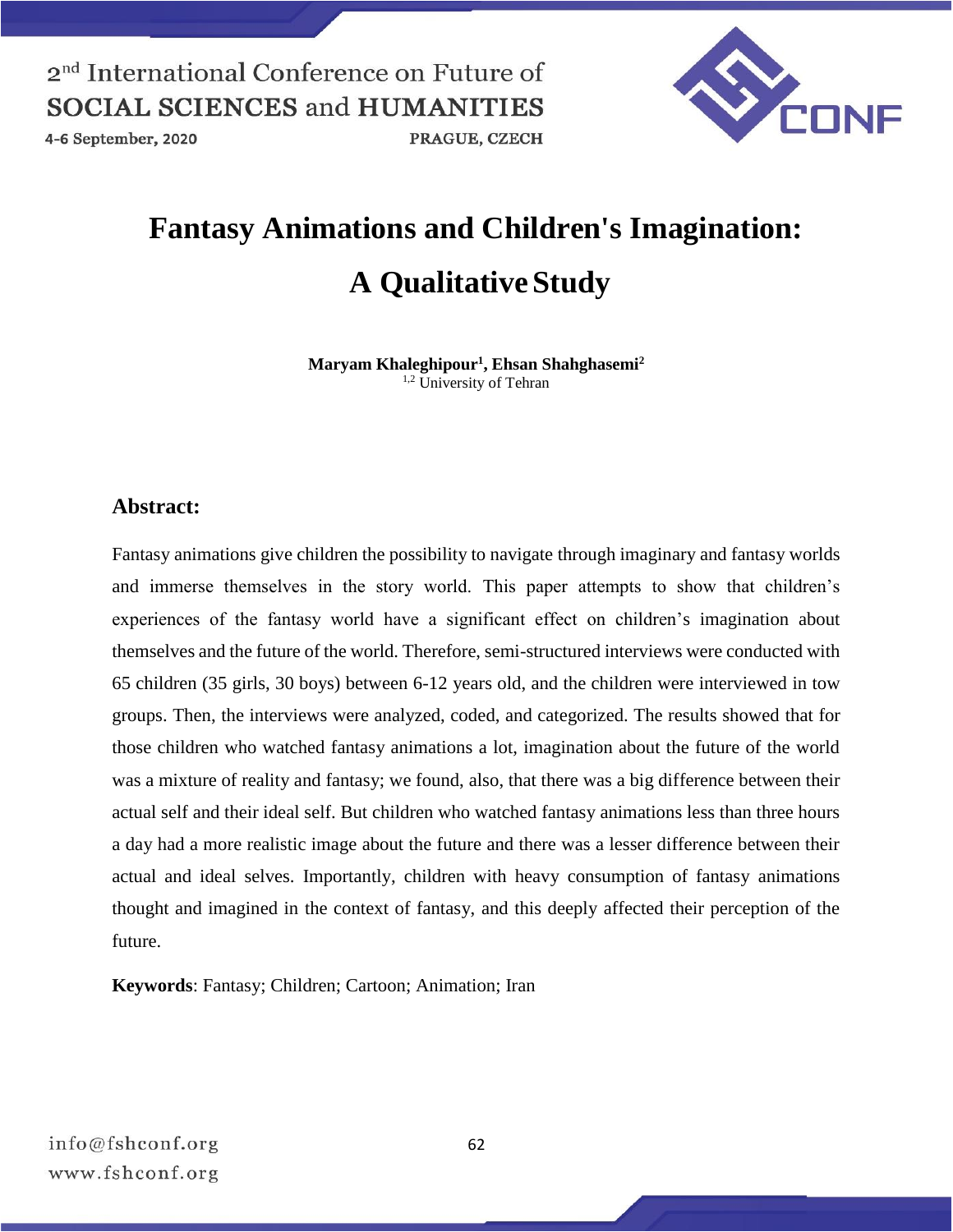4-6 September, 2020



### **Introduction**

Television exerts a great effect on the cognitive, social, and emotional development of children. Although videos and computers are increasing in children's usage, television still remains the most ubiquitous medium among young children (Woodard and Gridina, 2000). Nowadays, children and adolescents watch more television than ever before (Shqair, Pauli, Costa, Cenci, & Goettems, 2019). "The American Academy of Pediatrics recommends that children should be limited to 2 hours of TV per day and children under 2 years should not watch any television. Watching more TV and watching TV at a very young age have been associated with negative effects on cognitive development" (Helm & Spencer, 2019: 241).

So much television exposure has been associated with the worries about the influence of television on the child's imagination. Singer (2003: 1) defined imagination as "the capacity to form images in one's mind of absent objects or to maintain thoughts or ideas without necessarily converting those into acts". Besides, some cartoon-based programs are fantasy and these types of cartoons are popular among children, and "in effect hypotheses TV is identified as the cause of changes in the viewer's fantasy life" (Valkenburg & van der Voort, 1994: 317). Fantasy as Deutsch (1957) said, "is the illusionistic mode of the imagination and the literary or visual genre that is its product" (Brann, 1991: 21). Overall, popular children's television shows are most animated and contained little prosocial, violent or educational content, but frequently contain fantastical content (Taggart, Eisen, & Lillard, 2019). When children engage with the fantasy they must imagine circumstances that do not exist and think if they did, what it would be like. Although some results show that such engagement facilitates learning (Weisberg & Gopnik, 2013; but see Lillard et al., 2013; Lillard & Woolley, 2015), it may also be cognitively taxing for children to orient themselves towards fantasy events, which are often surprising (because they are not encountered in real life) (Taggart, Eisen, & Lillard, 2019).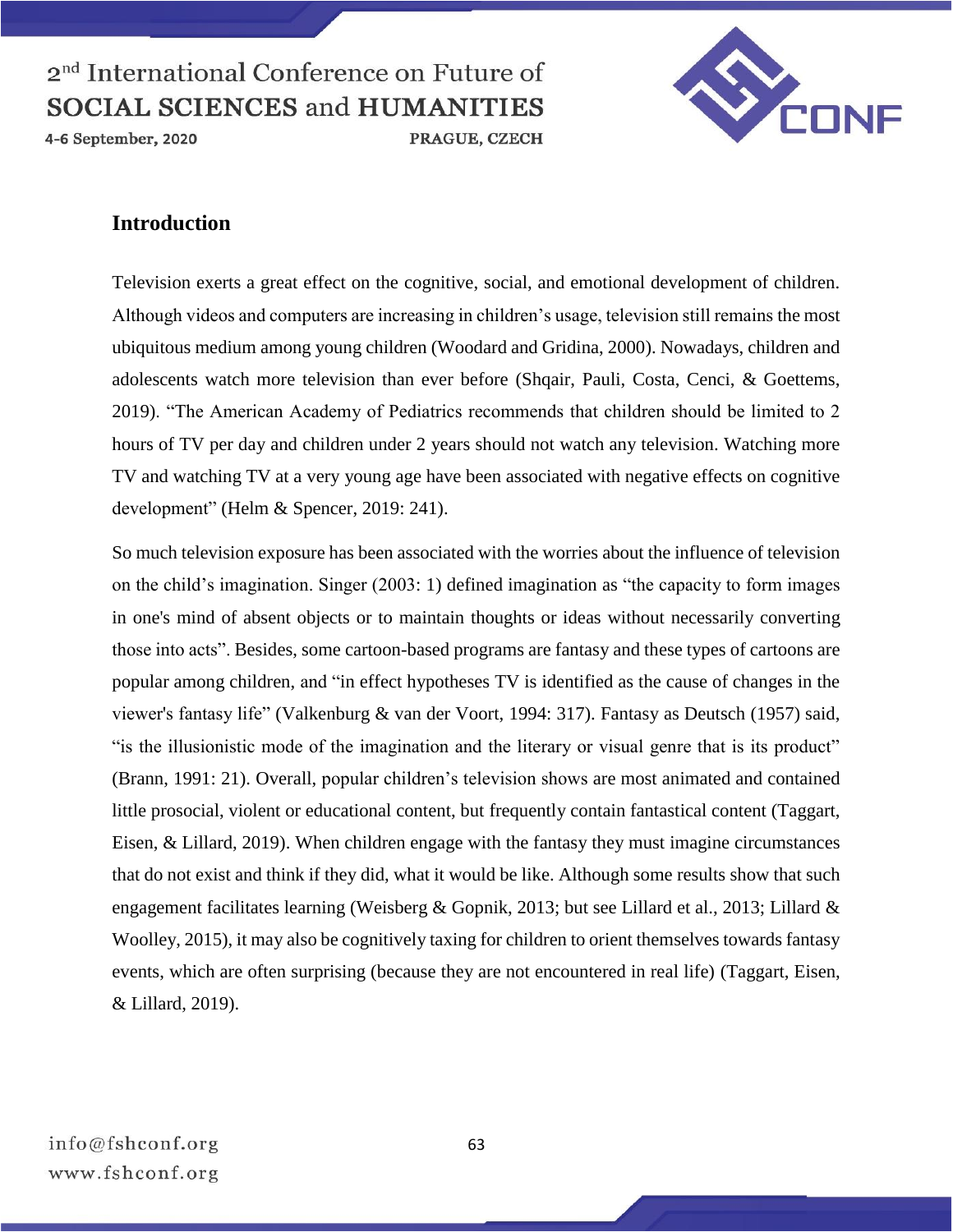4-6 September, 2020

PRAGUE, CZECH



For this reason, in this paper, we wanted to know if there was any relationship between fantasy animations and children's imagination about themselves and the events in the real world. We wanted to know how did they saw themselves through the lenses of fantasy animations? We begin by describing the effect of television and fantasy on children's imagination, their play, and their selfdiscrepancy.

### **Fantasy, Television, and Children**

Almost anybody who spends time around children can attest to the fact that they incorporate their favorite media texts in their everyday lives. Children talk about media texts, dress up, and engage in fantasy play based on these texts, create imaginary companions from them, make related artwork, and exhibit other behaviors that show the importance the media play in their lives (Gotz, Lemish, Aidman, & Moon, 2005). One type of media program which children consume a lot is fantasy cartoons.

Fantasy is a powerful psychological process that enables human beings to create new ideas and concepts in their minds by building on existing ones (Gotz, Lemish, Aidman, & Moon, 2005). At the same time, the concern over the potentially harmful impacts of mediated texts on the imagination and creative processes, particularly concerning children, also has roots in these early debates about fantasy. Plato, in ancient Greece, for example, perceived fantasy, images, and myths to be dangerously corruptive forces that shift the mind from conceptual thinking to the world of illusions (Brann, 1991). On the other hand, although videos, and computers are increasing in usage, television still remains the favored electronic media among young children (Woodard and Gridina, 2000). Therefore, we are interested to find if children who watch fantasy animations a lot, are influenced and these animations affect their imagination about the future and real life. We want also to know if these children's thoughts and predictions differ from children who do not consume so much fantasy animation.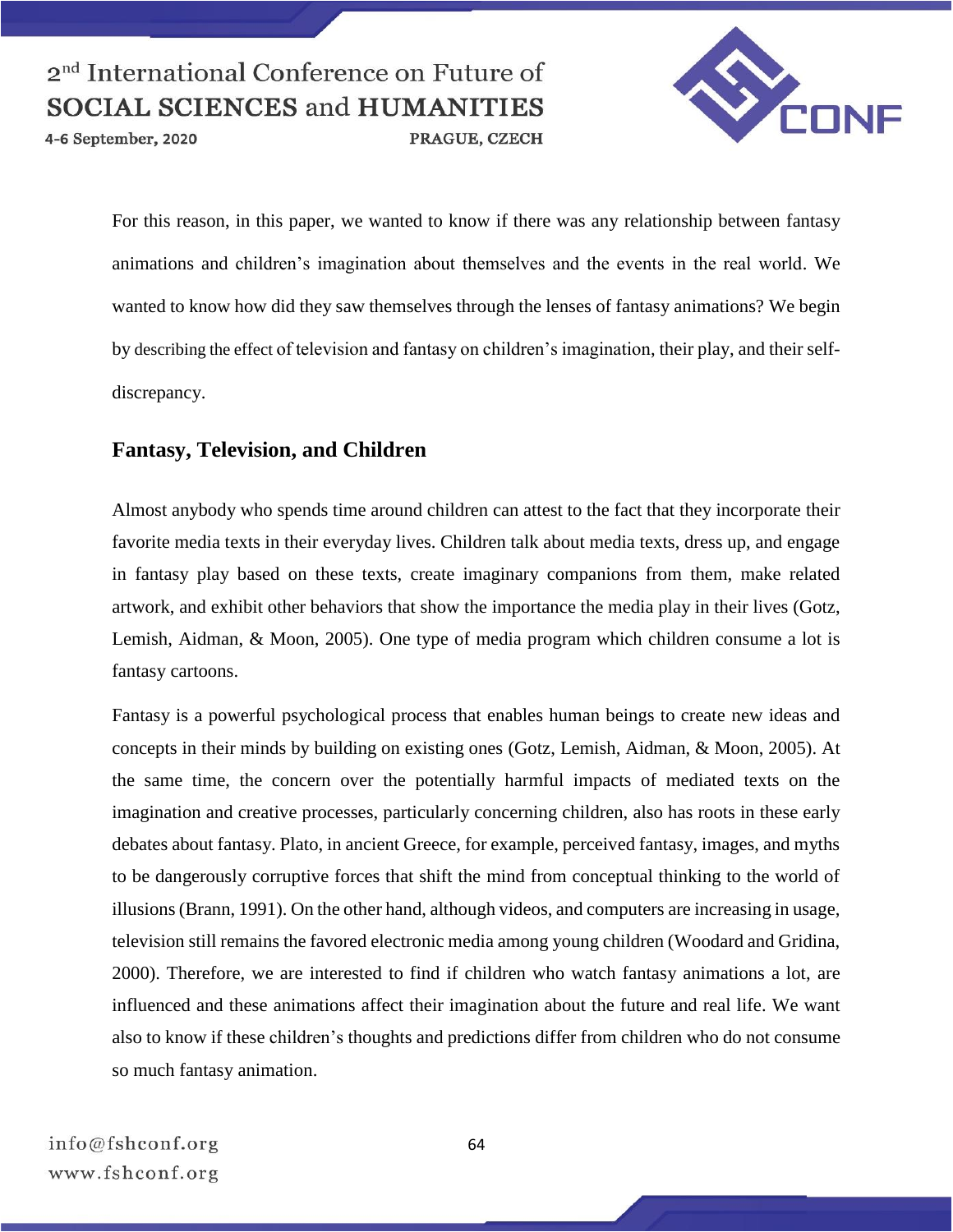4-6 September, 2020



## **Pretend play**

Pretend play is specific to human childhood. It is the one activity done by most children and done most by children (Sherrod and Singer, 1979). Pretend play is related to daydreaming. As Russ (2020) mentioned Singer (1975) defined daydreaming as thoughts that moved away from the external environment "toward an unfolding sequence of private responses to some internal stimulus" (p. 3), This unfolding sequence can involve memories, events, or creatively constructed images of future events. In pretend play, children express these internal thoughts and images (Russ, 2020). For this reason, singer (1981) defined pretend play as the externalization of fantasy. Both fantasy and pretend play have some process in common: the ability to form images, skill in storing and retrieving the formed images, a store of images, skill in recombining and integrating these images as a source of internal simulation and divorcing them from reality (Sherrod & Singer, 2009). As some children watch fantasy animations a lot, we want to know Is there any relationship between children's pretend play and the story and images of animations?

### **Self-discrepancy**

The person you would like to be like. This is the best question that helps researchers to found the characteristics that children like to have or find their hero (Havighurst, Robinson, & Dorr, 1946).

For this reason, in this paper, we asked children about their ideal self, because we wanted to know if there was any relationship between watching fantasy animations and children's ideal-self. As fantasy isn't reachable, it can make a challenging situation in the future for children, if their idealself is not attainable in the real world. According to Higgins' (1987) theory of "self-discrepancy," there are three basic domains of the self: (a) the actual self, which is your representation of the attributes that someone (yourself or another) believes you actually possess; (b) the ideal self, which is your representation of the attributes that someone (yourself or another) would like you, ideally, to possess (i.e., a representation of someone's hopes, aspirations, or wishes for you); and (c) the ought self, which is your representation of the attributes that someone (yourself or another)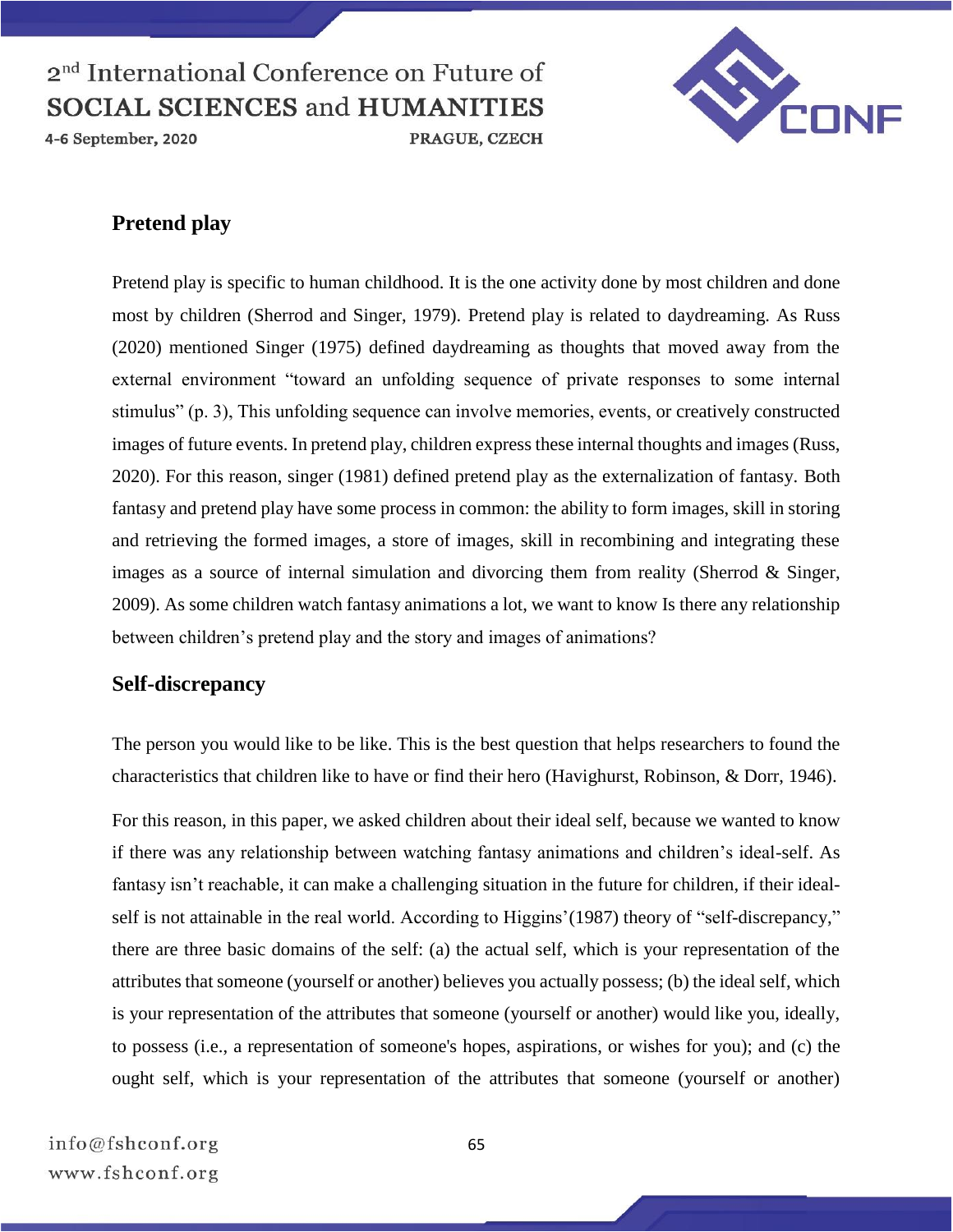

4-6 September, 2020

believes you should or ought to possess (i.e., a representation of someone's sense of your duty, obligations, or responsibilities). This theory entails various results, such as: The greater the magnitude and accessibility of a particular type of self-discrepancy possessed by an individual, the more the individual will suffer the kind of discomfort associated with that type of self-discrepancy. This hypothesis was tested in a series of correlational and experimental studies. Consistent with the hypothesis, when either the magnitude or the accessibility of the subjects' discrepancy between their self-concepts and their ideal self-guides were greater, the subjects suffered more from dejection-related emotions (e.g., disappointment, dissatisfaction, sadness). When either the magnitude or the accessibility of discrepancy between their self-concepts and their ought selfguides was greater, the subjects suffered more from agitation-related emotions (e.g., fear, restlessness, tension).

## **Literature Review**

Valkenburg and Voort (1994) studied the influence of TV on daydreaming and creative imagination. They reviewed different hypotheses about this topic and explained why TV might influence children's and adults' daydreaming and creative imagination positively (stimulation hypothesis) or negatively (reduction hypothesis).

Gotz, Lemish, Aeidman, and Moon (2005) argued that producers of media texts for children offer them a wide array of role models and narratives to use in their fantasies. Children used media characters in their fantasies but rarely adopted them completely. They felt free to make changes in the characters to suit their own needs. They imagined themselves in these characters' shoes and/or used the most attractive traits and behaviors of the original media characters.

Davies (1997) had a positive view on the effects of television on children. His book was unique in its use of children's accounts to explore their awareness of the submerged conventions of television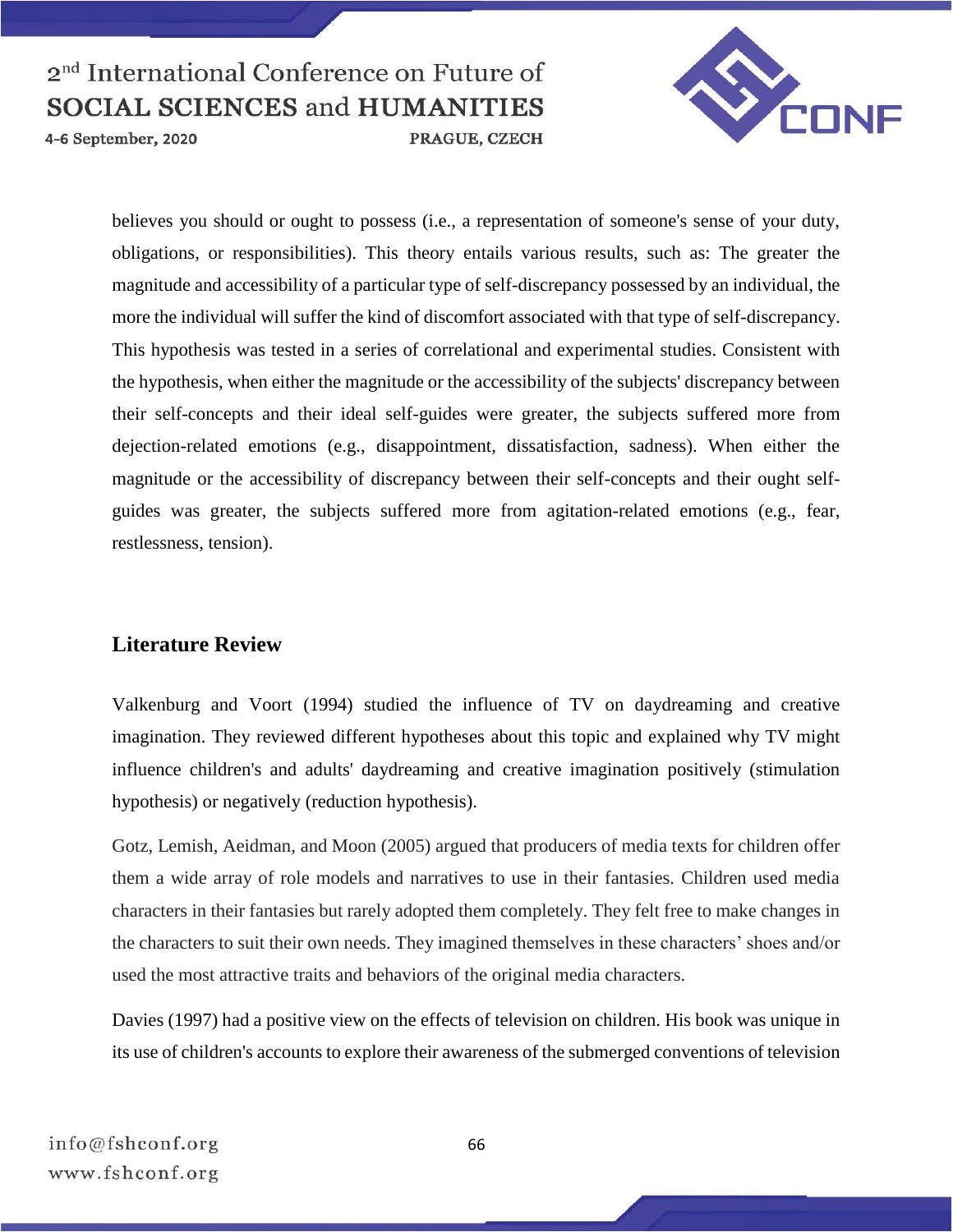4-6 September, 2020

VEDNF

PRAGUE, CZECH

genres, of their functions and effects, of their relationship to the real world, and of how this awareness varies with age and other factors.

Schmitz, Joiner & Golds (2020) explored the effects of virtual reality on young children's understanding of the possible and the impossible. Children were asked whether fantasies were possible in real life and why/why not. Children in the VR group were more likely to correctly judge the possibility of possible events than children in the video group and they were more likely to incorrectly judge the possibility of impossible events than children in the video group.

## **Methodology**

Considering the purpose of the present study which was to develop a theoretical framework for future research, this project uses semi-structured interviews as a qualitative research method for collecting data. This form of interview is a guided conversation in which the researcher seeks insights into the social worlds of participants through their perspective and encourages interviewees to share important themes that may be unanticipated by the researcher (Barrick, 2020).

Moreover, this method is suitable for the reconstruction of a personal theory (Fleck, 2017: 172). The interview with children consisted of 6 questions; 1- what are your favorite animations? 2- how much do you watch these animations a day? 3- what is your favorite play? 4- who is the person you would like to be like? 5- what do you think generally about? 6- what is the image of the future in your mind?

All the interviews with children were done in two schools. The first author decided to become a teaching assistant in the field under study for gaining further and accurate information. We thought it was necessary to be present in the field to observe children's behaviors closely. Thus, 10 days seemed sufficient to play the role of a teaching assistant to observe the children. In this context, we focused on studying the children ages 6 to 12 years old since, based on various studies, this age range is considered as childhood.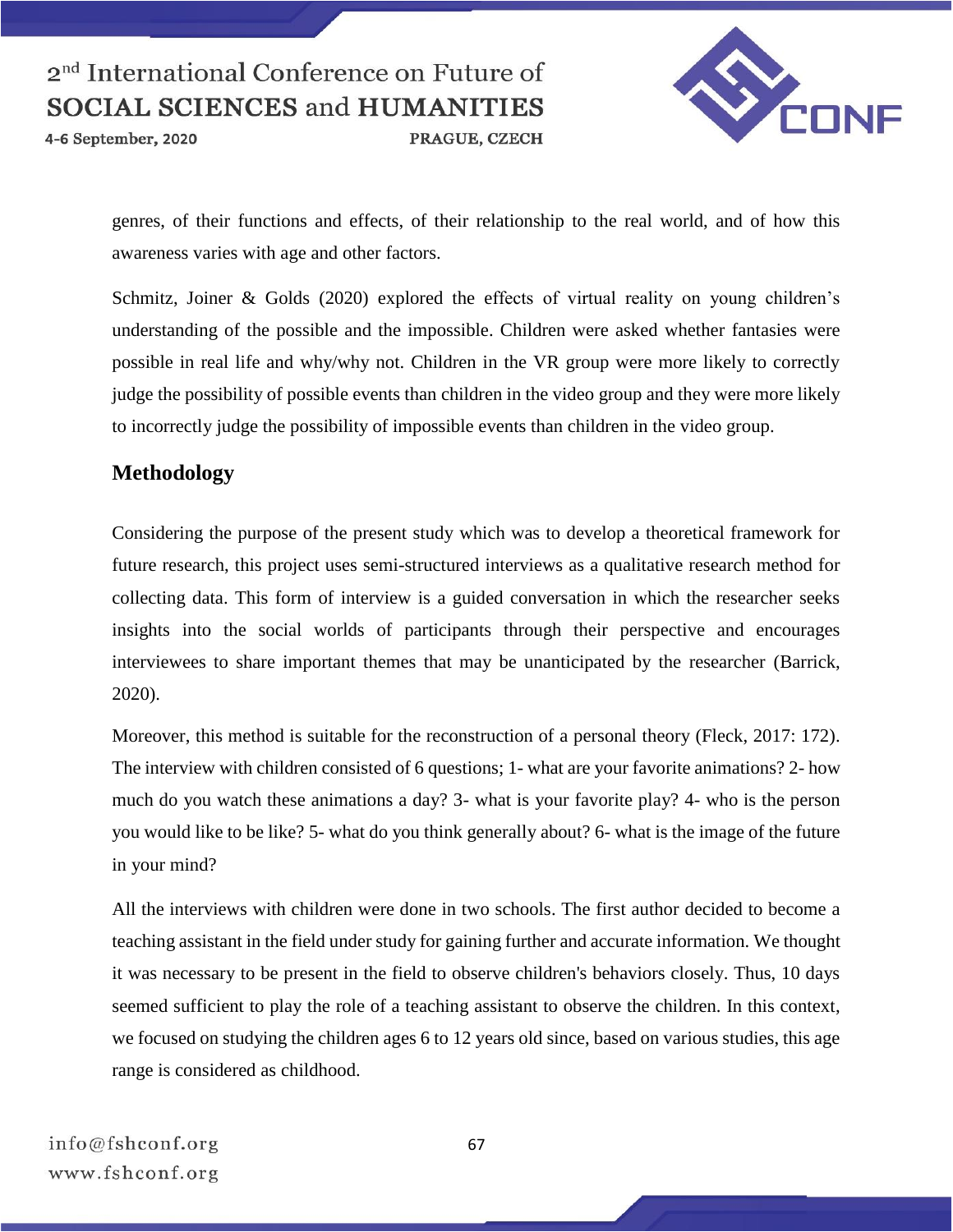

4-6 September, 2020

One other issue was the number of samples: how long a researcher should continue sampling? Strauss and Corbin (2017: 230) expressed that data collection should be done until it reaches theoretical saturation and the categories are saturated. So, the number of the subjects in each group is different. When we reached theoretical saturation and the children's responses added no new data to the previous ones, a few more samples were taken for confidence, and then the interviews were stopped. Therefore, the interviews were conducted with 65 children (35 girls and 30 boys). For analyzing data, the "Grounded Theory" (1967) approach pioneered by Glacier and Strauss was employed. "The primary purpose of this design strategy is to evolve or "ground" a theory in the context in which the phenomenon under study occurs" (DePoy & Gitlin,2016: 158). Grounded theory sets out to discover or construct theory from data, and this methodology is appropriate when little is known about a phenomenon (Tie, Briks & Francis 2019).

According to Strauss and Glacier, "data sources in grounded theory should be interview and observation" (1994: 273) and the data from interviews and observations must be coded. We used open coding, axial coding, and selective coding to obtain themes and categories.

### **Findings**

As mentioned, interviews were conducted with 65 preschools (6 years old) to sixth grade (12 years old) children. They were divided into two groups. The first group included children who watched fantasy-oriented animations a lot and the second group included children who watched fantasyoriented animations either a little or they did not watch at all. At first, the analysis of findings from the girls and then the answers and analysis of finding from the boys are provided. Based on the division of children in the two groups, 16 girls were grouped in the first group and the other 19 girls in the second group. An important point to be noted is how children's watching TV was measured by two words of "a lot" and "a little." The measuring method these two words was drawn from Singer's book (2005) in which children who watch their favorite programs for more than 3 hours a day are considered to be strong consumers and the children who spend less than 3 hours a day watching TV are grouped as low consumers. Therefore, the children were asked about the time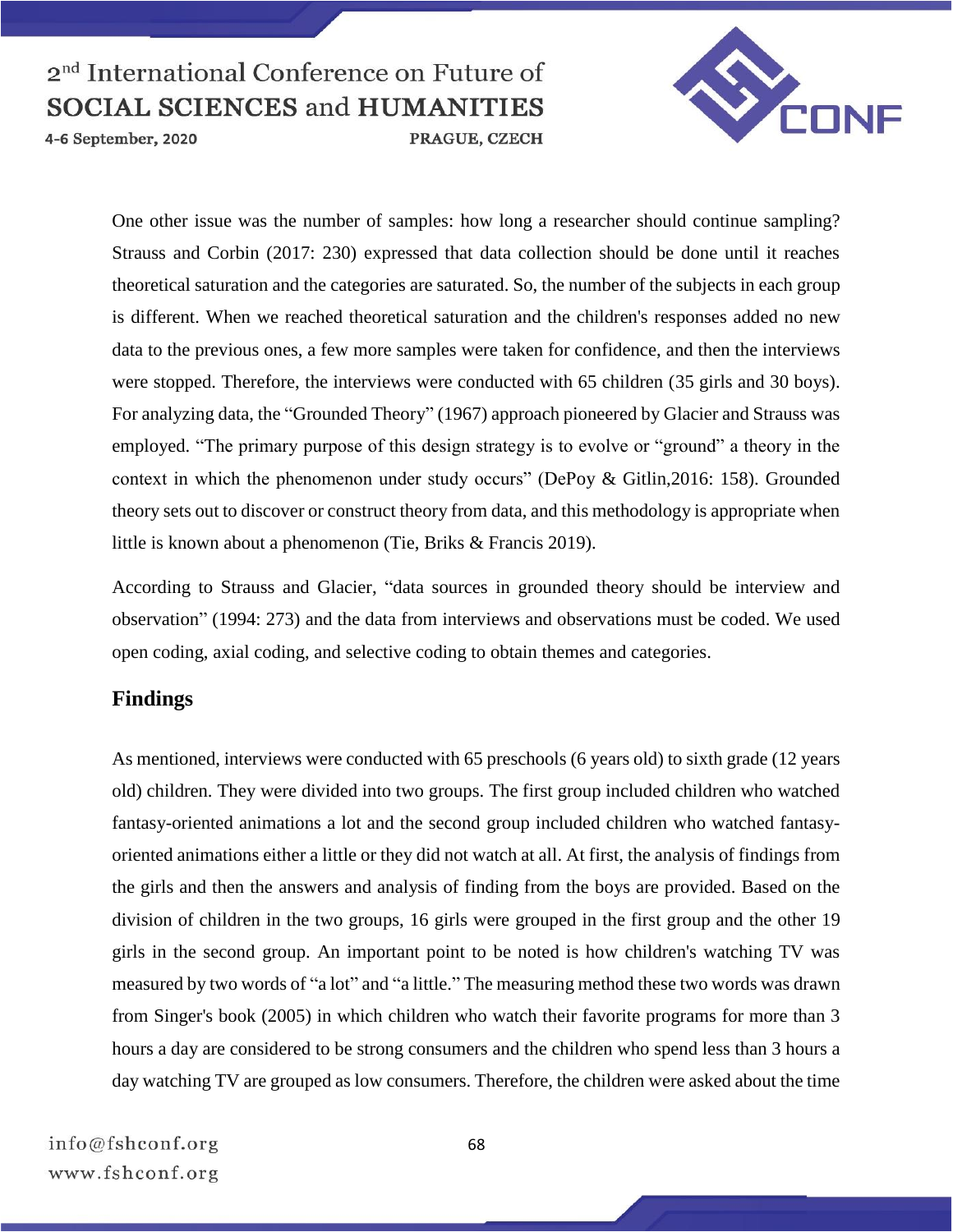4-6 September, 2020

PRAGUE, CZECH



they spend watching TV programs a day and their favorite programs, then they were grouped accordingly.

## **Analysis of findings of girls 1- what are your favorite animations?**

The classification of the programs was done based on what has been explained in the theoretical part of the research. That is, the programs were examined one by one and those with high surreal and fantastic features were considered to be in the category of high fantasy programs (like Frozen and Spiderman), and the programs with relatively realistic features were grouped in the category of low fantasy programs.

#### **2- how much do you watch these animations a day?**

As we mentioned before, 16 girls watched fantasy animations more than three hours a day and 19 girls watched fantasy animations less than 3 hours a day.

#### **3- What is your favorite game?**

The purpose of this question was to understand if there was any relationship between animations that girls watched and their favorite games. The analysis of the data indicated that the difference in watching programs with high or low fantasy resulted in a difference in children's favorite games. While most girls had lots of commonalities in their favorite games, imitating the characters of the favorite programs was one of the favorite games for the children who watched fantasy animations a lot. They played it alone or with friends. Consider the following examples:

"I play the roles of Anna and Elsa. I wear a long scarf and freeze things with my hands" (girl, 6 years old)

"most of the time I play the roles of Anna and Elsa. I wish I could really be like them" (girl, 10) years old)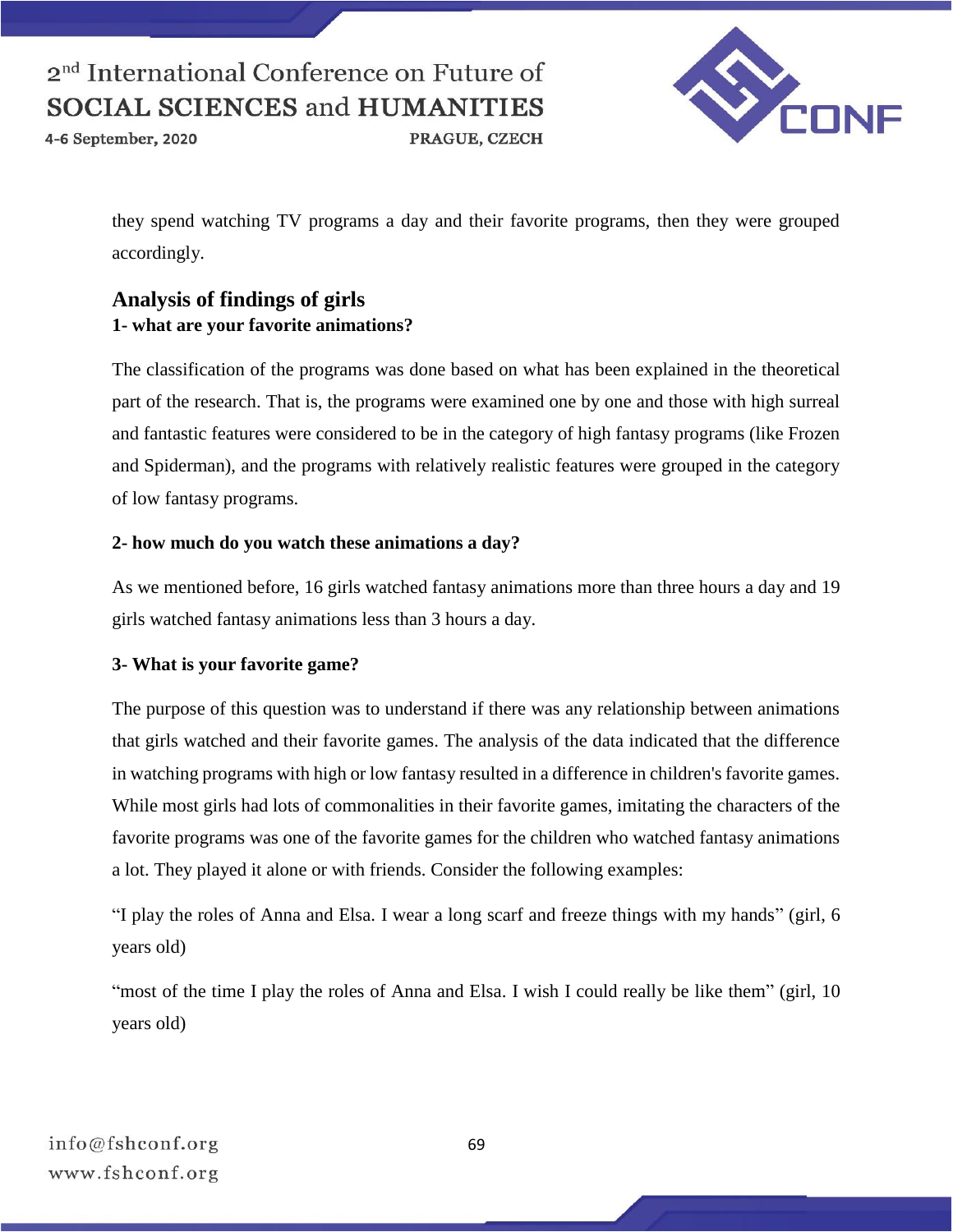4-6 September, 2020



The favorite games for other children who did not watch or rarely watched fantasy animations were imitating the real acts from real people like their mothers, sisters, and teachers or games with high levels of physical activity including cat and mouse game, hide and seek, and tag game.

Piaget believed that imitating games fall into two categories: first, the mental operations of verbal animating and animating by identifying and activating children's imagination. For example, a girl role-plays as her mother. Second, most children's imitating games, at least in Western culture, are drawn from the realm of fantasy and imagination. The animated mental images in children's games are mostly borrowed from the fantasy world they meet in stories, children's books, cinemas, television, and games (Ariel, 2002: 8-10).

#### **4- What do you think generally about?**

One of the ways to understand children's imagination is to know about their thoughts. With this question we could understand what was the common things that children imagined about, and if there was any relationship between their imagination and the animations they watch.

The results showed that 13 children of 16 who consumed fantasy-oriented animations a lot talked to unrealistic characters and thought about fantasy stories. Some of the children stated that they dream about their favorite characters and like them so much so that they did not like to wake up. Some younger children talked to their imaginary friends or their dolls during the day. Here are examples of children's talking about fantasy stories and characters they thought:

"I always like to dream about cartoons. Once, I was dreaming of a cartoon. My mom was calling me to eat dinner. I told her to let me sleep and I slept again. There's an animation in which there are creatures in a girl's mind and control her. I like to dream about that animation and be controlled by those creatures. I'd love them because they make me laugh. Or, for example, I role-played as Cinderella and then entered the cartoon. I went to the castle. Then, my mom woke me up. I told her I was dancing with the prince; why did you wake me up. My mom said, prince? What do you say, darling? I told her I was dreaming of Cinderella. I slept again and continued my dreaming" (girl, 9 years old)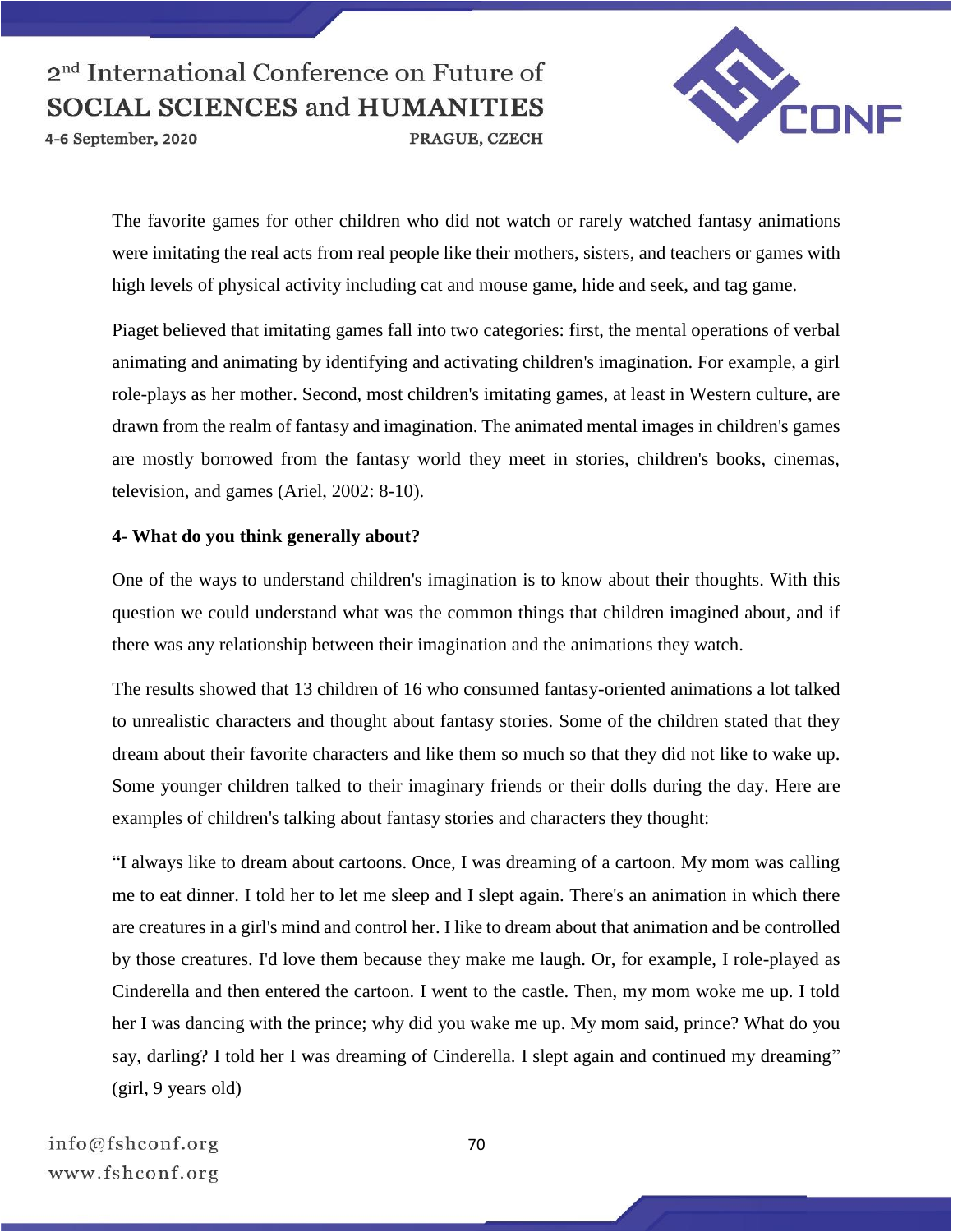4-6 September, 2020

PRAGUE, CZECH



However, children who rarely watched fantasy-oriented animations or did not watch them at all were not interested in talking to themselves. Most children also thought about the near or far future. For example:

"Well, it depends. If I have an exam tomorrow, I'll think about my exam. If I have to go to school tomorrow, I think about what to do to answer the questions" (girl, 11 years old)

"most of the time I think about the exam I have tomorrow or my future opportunities. For example, can I really be accepted in university or be successful to be proud of myself?" (girl, 12 years old)

Only two children stated that they make imaginary stories or change the stories they watched. It should be noted that they watched fantasy-oriented animations more than the others in the group.

#### **5- Who is the person you would like to be like?**

The answers demonstrated that the children who watched more fantasy-oriented animations tended to, in younger ages, be like their favorite characters in cartoons but the children aged 8 and older liked to have some fantastic features or magical power in addition to their real personality:

"I like to have the power of Ralf because I like to fly very much and I like to have the power to help people. I like my current characteristic and I enjoy my life and my family but I like to have this power, too" (girl, 12 years old)

Concerning the children who rarely watched the fantasy-based cartoons, the results showed that none had a desire to become a fantasy character. They said they like what they really are, except two children who desired to be similar to another character; however, this character was not a fantasy one:

"I wish I have more achievements and become a better girl. I wish I could make a watch or something advanced that no one could have invented. Anyway. I like myself as I am now" (girl, 9 years old)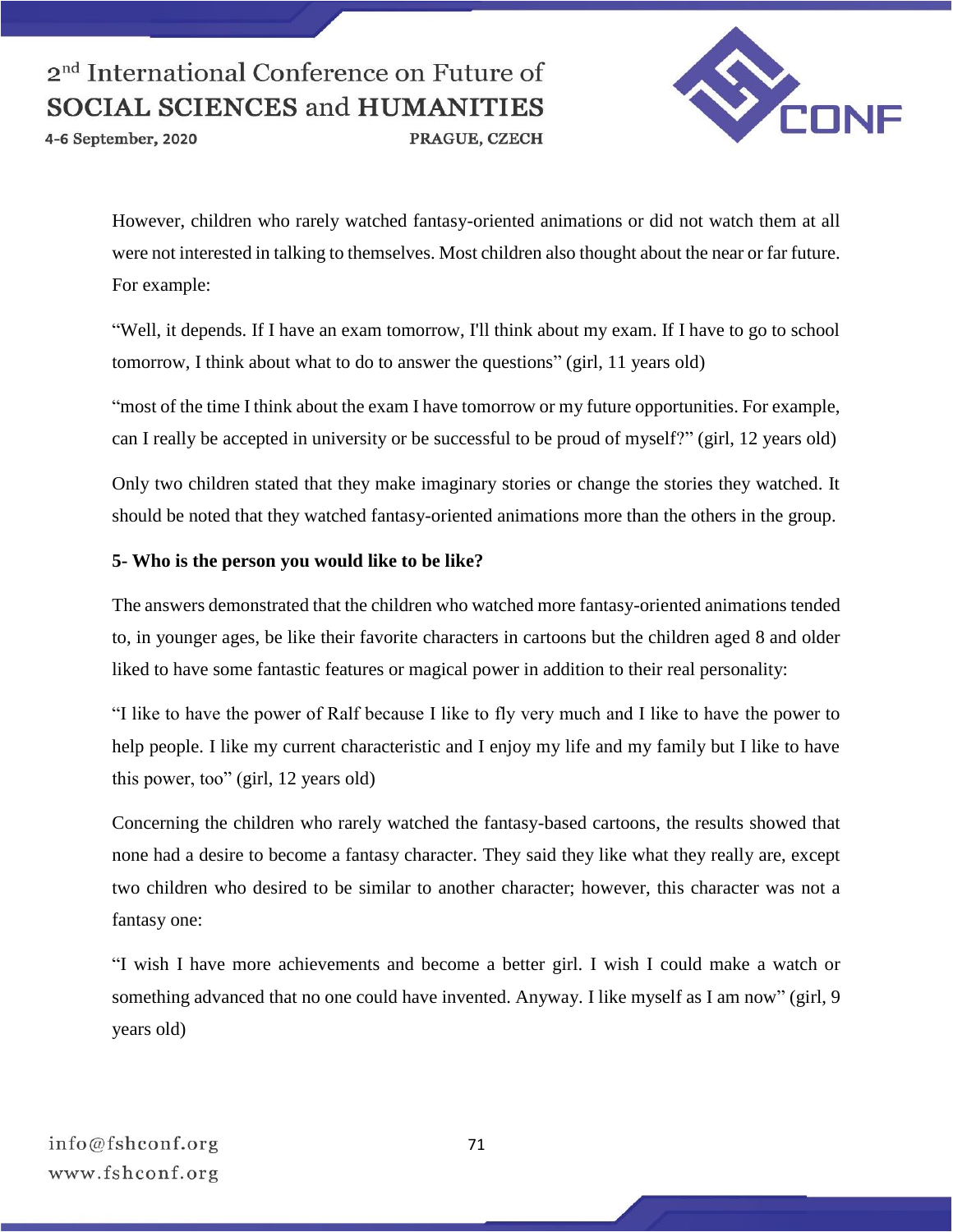4-6 September, 2020



#### **6- What is the image of the future in your mind?**

The previous question on children's desire to change, the children were asked whether they liked the world as it is or they have another image of a desired and ideal world in their mind. The study hypothesized that the children who watch fantasy animations would like the world to be like fantasy animations or have some dimensions of those environments. While the assumption was demonstrated in answers by some children, the children who watched fantasy animations a lot, liked to change the world based on reality. Consider the answers by children who tended to make a different world but based on reality:

"A world with a lot of trees, a lot of grass, with dinosaurs and many flowers" (girl, 6 years old)

"A world that is green everywhere. People are nice and happy. It's raining all the time and flowers are everywhere" (girl, 8 years old)

There wasn't any difference in the answers by the girls aged 11 and older. In fact, the children in both groups at this age level wished to change the world to make an improvement in health technologies and relationships among people. The difference was that the children who watched fantasy animations a lot had a mixed image of a world with fantastic (superhuman and magical power) and real elements. They indicated that in the future they will have some magical power and they can save the world and people with these powers. They also thought that some of the impossible things will be possible in the future, while the children in the second group had a more realistic view.

### *Analysis of findings of boys* **1- What are your favorite animations?**

The classification of the programs was done based on the same method described above. That is, the programs were examined one by one and those with high fantastic features were considered to be in the category of high fantasy programs (like *Spiderman*, *Avengers*, etc.), and the programs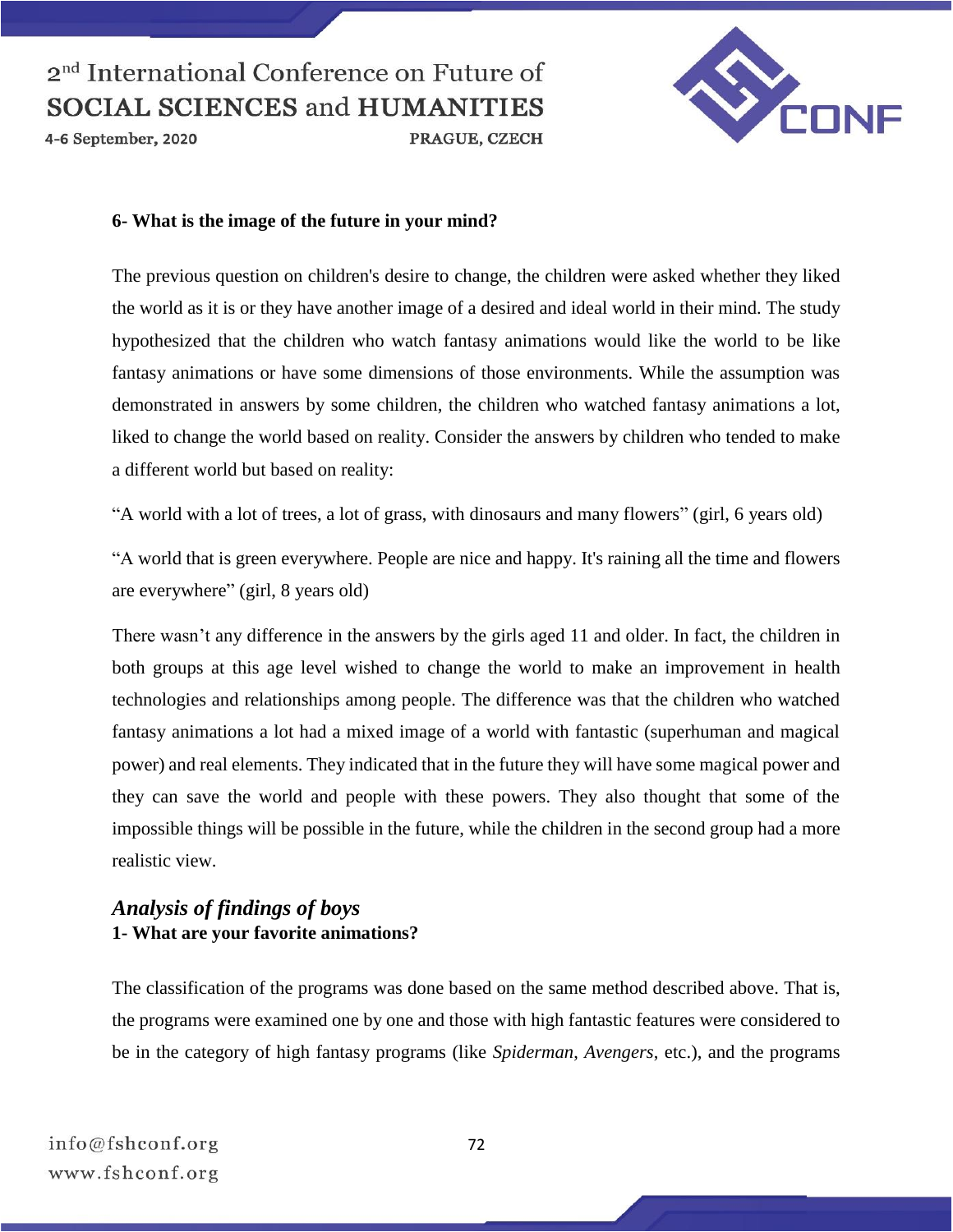4-6 September, 2020



with relatively realistic features were grouped in the category of low fantasy programs. In general, 30 boys between 6 and 12 were interviewed; 17 in the first group and 13 in the second group.

PRAGUE, CZECH

#### **2- How much do you watch these animations a day?**

In general, 30 boys between 6 and 12 were interviewed; 17 of them watched fantasy animations a lot and 13 boys watched fantasy animations less than 3 hours a day or they rarely watched these types of animations.

#### **3- What is your favorite game?**

The results showed that the children who watched fantasy animations a lot, played imitating games; that is, imitating the superheroes in their favorite programs. Only one child, in addition to imitating fantasy characters, imitated football players. Examples include:

"I'm like Batman falling down the window" (boy, 6 years old)

"I'm very into role playing. First as a football player and then as the Spiderman and other cartoon characters" (boy, 8 years old)

None of the children who rarely watched fantasy animations mentioned imitating games based on fantasy characters. Only one participant mentioned an imitating game based on reality (pursuitevasion). All the children in this group mentioned physical games and sports such as football, volleyball, hide and seek, tag game, and playing with toy guns. Two cases mentioned, in addition to sports, intellectual games including puzzles and Sudoku.

#### **4- What do you think about more in your mind?**

14 children (of 17) who watched fantasy animations a lot, admitted that they thought about their favorite fantasy characters, and; some of the older children expressed they change the stories of the animations in their minds. Consider the following examples:

"I, for example, make a new episode of *Avengers* or *Ultron Revival* or, for example, *Loki's Return*, and imagine them in my mind over and over. I make and imagine them again and again. I change

info@fshconf.org www.fshconf.org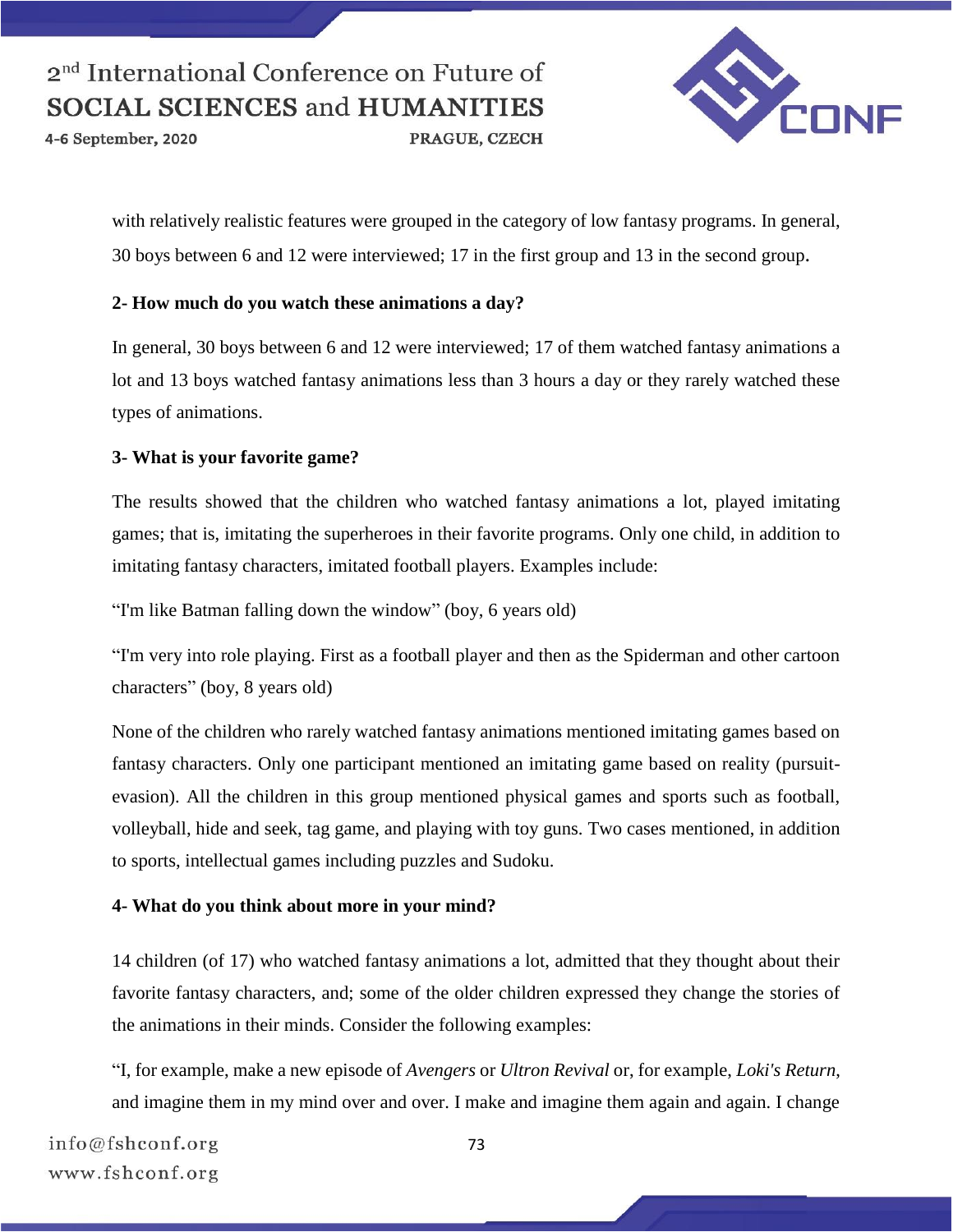4-6 September, 2020



the story and imagine it. I change it too much that it's no longer *The Age of Ultron* but a very different story" (boy, 10 years old)

PRAGUE, CZECH

On the other hand, the children who watched fantasy animations a little thought about their favorite subjects, daily tasks, school, and what happens to them:

"I usually think of tomorrow to be a good day. I think about the positive things. I think tomorrow is a great day. It'll be fun for me. But unfortunately (laughing) it is as the day before. Nothing special happens, everything is as usual" (boy, 10 years old)

#### **5- Who is the person you would like to be like?**

The answers demonstrated that the children who watched fantasy cartoons a lot tended to be like their favorite characters in cartoons or have a part of their power or physical abilities. In fact, having "power" and becoming a "hero" was the common feature in all answers.

Consider the following answers:

"I'd like to be like Batman. I like Batman because he has power. If I had Batman's power, I would always win" (boy, 6 years old)

"I'd like to have the powers that I see in the movies. The same events would happen to me. For example, I would have the same capabilities to save someone. I'd like to have Benton's clock or Spiderman's power" (boy, 10 years old)

12 children out of 13 who watched fantasy animations a little, answered they like their real personality. That is, none of the children talked about fantasy activities and only one case who expressed his satisfaction with his real personality was interested in having superhuman powers, too. Unlike girls who wished to be changed and improved, boys in this group were satisfied with what they were and showed no desire to be changed.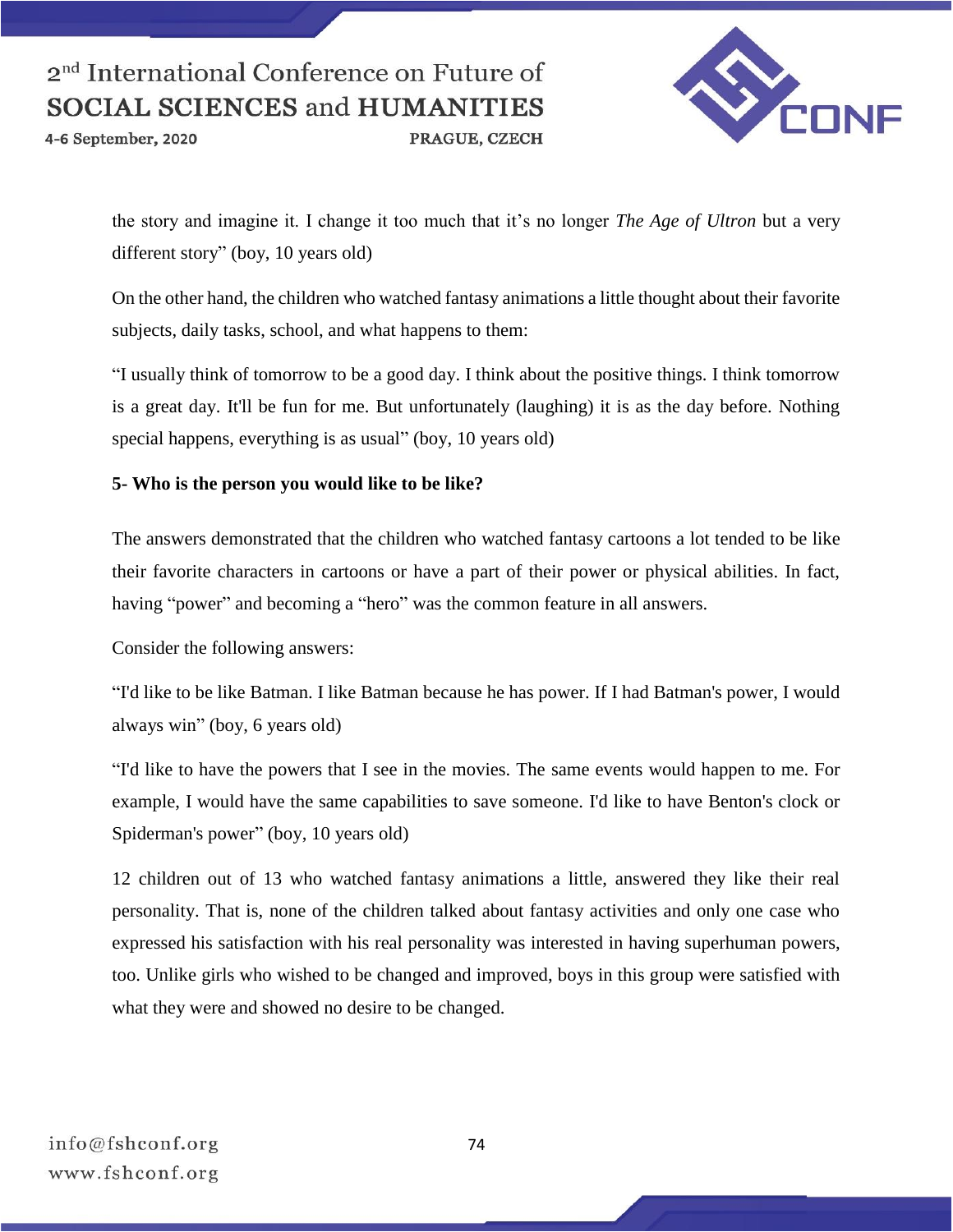4-6 September, 2020



#### **6- What is the image of the future in your mind?**

15 children (of 17) in the first group wished a fantasy world and 2 others answered they liked the world as it is:

PRAGUE, CZECH

"I wish a world that all people have power like Spiderman" (boy, 6 years old)

10 children in the second group (13 children) said they liked the world as it is and 3 others wished for a different world. The desired changes for the three children were based on reality:

"I wish all people were nice. Now, some are nice and some aren't. (boy, 6 years old)

"No war" (boy, 10 years old)

"I wish people were more cultured, they didn't write anything on the walls, they didn't leave junk on the ground. I advise them to put junk in a bag. Why do they throw junk in nature? It takes two hundred years for plastic decomposition. I don't like to behave like them." (boy, 10 years old)

## **Conclusion** *Imitation; cognitive development in fantasy environment*

Imitation is one of the most important behaviors of children for extroversion and cognitive development. Children imagine a variety of situations and role play through imitating. These pretend plays increase their understanding of emotions and challenges in different situations. The results of our study showed that both girls and boys who watched fantasy animations a lot were more interested in imitating the heroes' actions through role playing. In fact, they are imitating the actions of the characters that do not exist in the real world. As Singer and Singer (1990) argued, the children's experience of engaging in a reality-based role playing may help them to differentiate reality from fantasy since children's ability to make changes helps them to understand not only the sequence and outcomes of the behaviors they produce themselves but also they can identify a sequence of those produced by others or are focused on the physical environment. Thus, cognitive development in children helps them to predict challenges and events during their life and if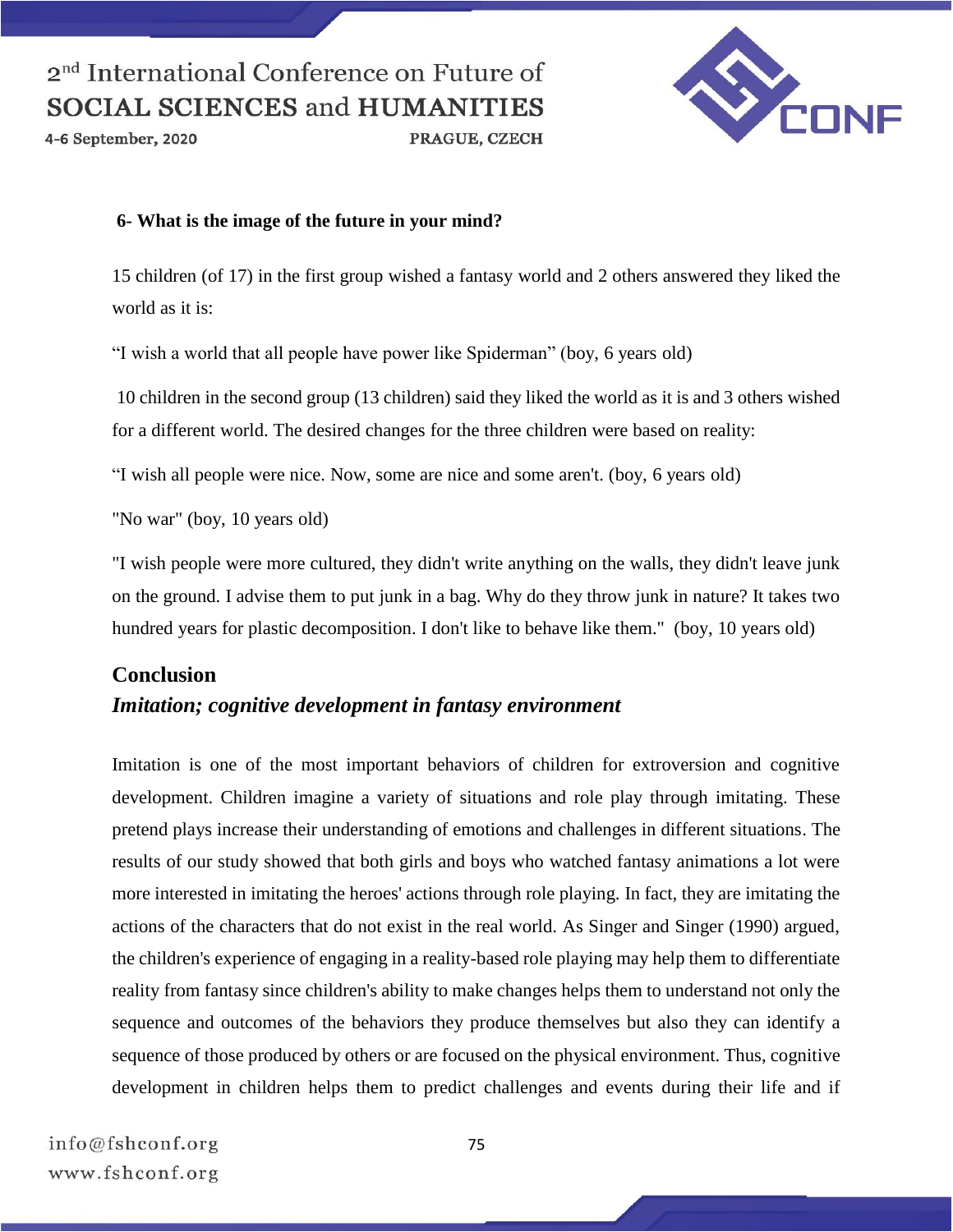

4-6 September, 2020



children fail to make such predictions correctly, they will be mistaken and may experience distress and anxiety.

## *Increasing the difference between actual-self and ideal-self*

Our results showed that the children who watched fantasy animations a lot were keen to resemble fantasy characters or have their extraordinary powers or physical features. On the other hand, the children who rarely watched fantasy animations were more satisfied with the personality they had and some, who were older, expressed their desires to improve their skills in the future. In fact, the children who watched fantasy animations more than three hours a day experienced a big difference between their actual-self and their ideal-self while there was a lesser difference between actualself and ideal-self among children who watched fantasy animations a little. They also were more satisfied with their current personality. Moreover, the ideal self of the children in the first group was not achievable in the real world due to fantastic features and it can make them feel anxiety or stress in the future.

## *A better world in the future*

As Piaget argued about stages of cognitive development, children begin to criticize the world at age 11 and freely imagine a better world. In the present study, children between 11 and 12 years old in both groups yearned to change the world in the context of reality. All of them criticized the status quo and desired a better world with development in technology, healthcare systems, and improved communications between people.

## *Imagination in the context of fantasy*

Our results generally showed that the imagination of children who watched fantasy-oriented cartoons a lot was in the context of fantasy. The results of interviews showed that girls and boys (more than 11 years old) who watched fantasy animations a lot, imagined themselves with magical power in the future. They mentioned that we can overcome any problems in the future and make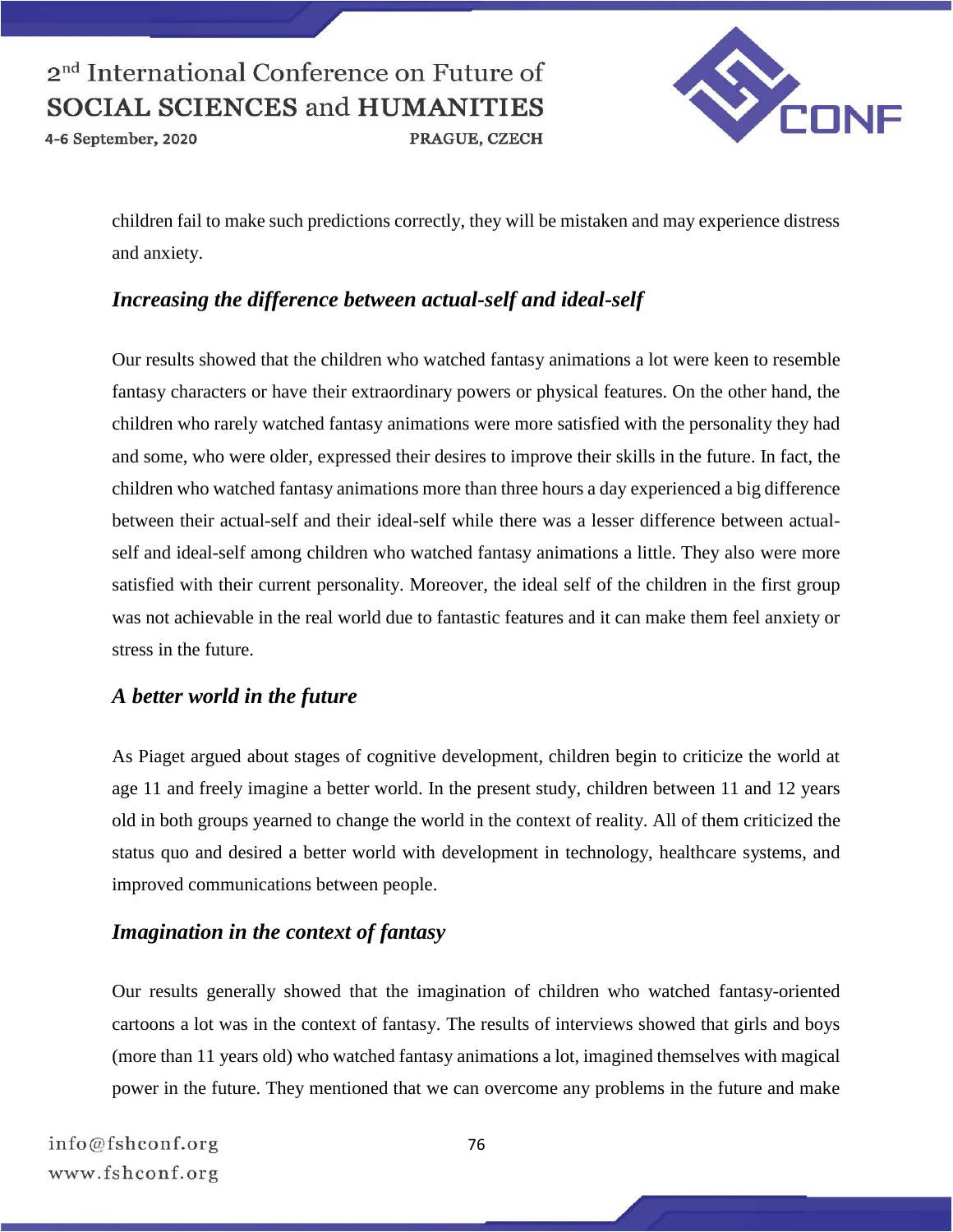4-6 September, 2020

PRAGUE, CZECH



a better world. But children who watched fantasy animations a little imagined themselves and the future of the world in the context of reality and had accepted challenges in their lives.

### **References**

- Ariel, S. (2002). Children's Imaginative Play, A Visit to Wonderland. London: Child psychology and mental health.
- Barrick, L. (2020). Interviews: In-Depth, Semistructured. International Encyclopedia of Human Geography (Second Edition), 403-408.
- Brann, E. T. (1991). The world of the imagination (2017 ed.). Lanham: Rowman & Litilefield Publishers.
- Corbin, A. E. (1994). Grounded Theory Metodology. In N. K. Lincoln, Handbook of qualitative research. Thousand Oaks : Sage Publications.
- DePoy, E. G. (2016). Introduction to Research: Understanding and Applying Multiple Strategies (5th Edition). Elsevier.
- Gotz, M., Lemish, D., Aidman, A., & Moon, H. (2005). Media and the make-believe worlds of children: when harry potter meets pokemon in disneyland. Mahwah: LAWRENCE ERLBAUM ASSOCIATES.
- Havighurst, R. j., Robinson, M. Z., & Dorr, M. (1946). The Development of the Ideal Self in Childhood and Adolescence. The Journal of Educational Research, 40(4), 241-257.
- Helm, A. F., & Spencer, R. M. (2019). Television use and its effects on sleep in early childhood. Journal of the National Sleep Foundation, 241-247.
- Higgins, E. T. (1987). Self-Discrepancy: A Theory Relating Self and Affect. Psychological Review, 94(3), 319-340.

info@fshconf.org www.fshconf.org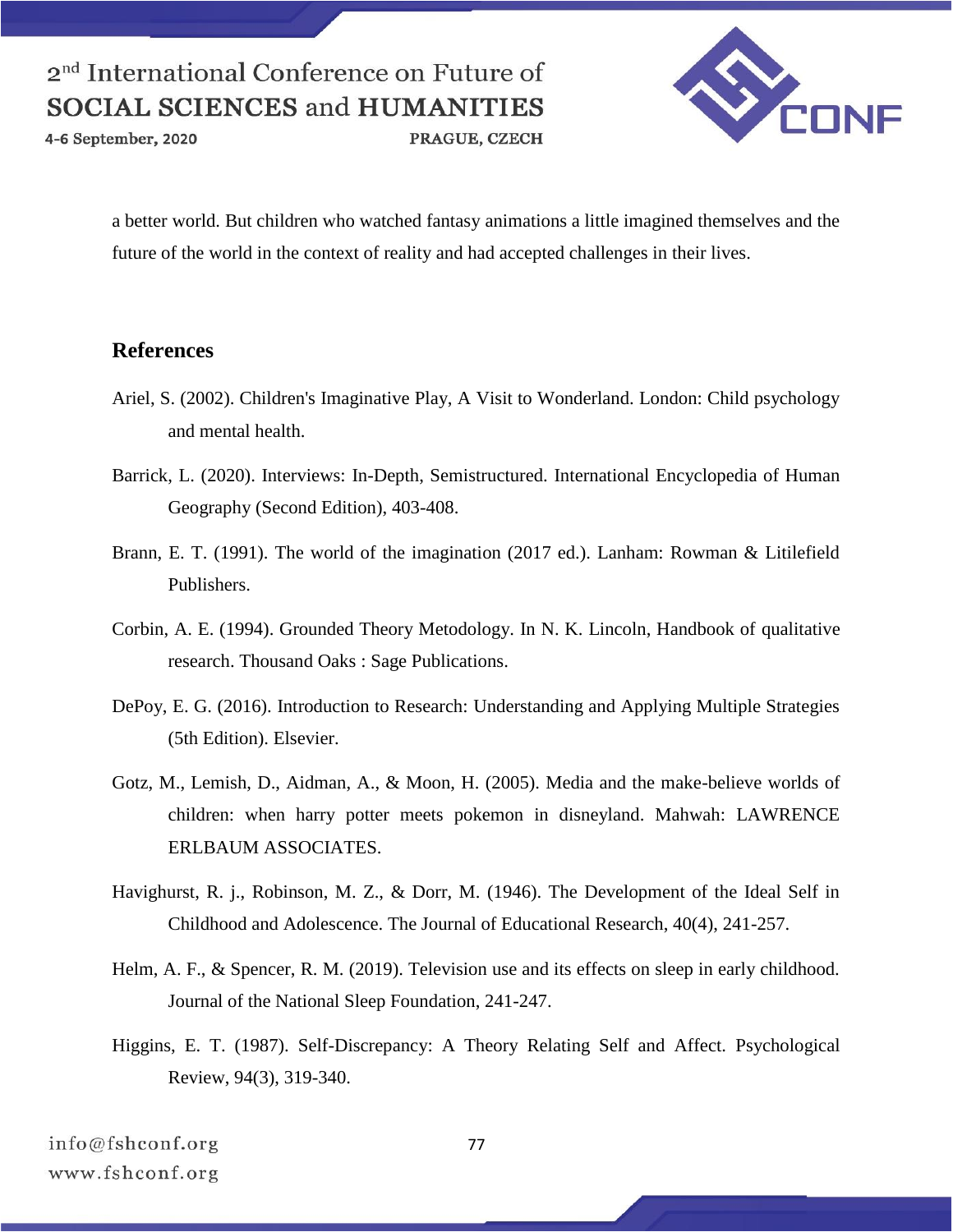4-6 September, 2020



- Messenger Davies, M. (1997). Fake, Fact, and Fantasy : Children's Interpretations of Television Reality. New York: Taylor & Francis Inc.
- Russ, S. W. (2020). Mind wandering, fantasy, and pretend play: a natural combination. In D. Preiss, D. Cosmelli, & J. Kaufman, Creativity and the Wandreing Mind: Spontaneous and Controlled Cognition (pp. 231-248).
- Schmitz, A., Joiner, R., & Golds, P. (2020). Is seeing believing? The effects of virtual reality on young children's understanding of possibility and impossibility. Journal of Children and Media, 14(2), 158-172.
- Sherrod, L. R., & Singer, J. L. (2009). The Development of Make-Believe Play. In J. H. Goldstein, Sports, Games, and Play: Social and Psychological Viewpoints. London: Psychology Press.
- Shqair, A. Q., Pauli, L. A., Costa, V. P., Cenci, M., & Goettems, M. L. (2019). Screen time, dietary patterns and intake of potentially cariogenic food in children: A systematic review. Journal of Dentistry, 17-26.
- Singer, D. G. (2003). Television and its potential for imagination.
- Singer, D. G. (2005). Imagination and Play in the Electronic Age. United States of America: Harvard University Press.
- Singer, J. L. (1981). Daydreaming and fantasy. New York: Oxford University Press.
- Strauss, J. C. (2017). Basics of qualitative research. (E. Afshar, Trans.) Tehran: Ney.
- Taggart, J., Eisen, s., & Lillard, A. S. (2019). The current landscape of US children's television: violent, prosocial, educational, and fantastical content. Journal of Children and Media, 13(3), 276-294.
- Tie, Y. C. (2019). Grounded theory research: A design framework for novice researchers. SAGE Open Med, 7, 1-8.

info@fshconf.org www.fshconf.org